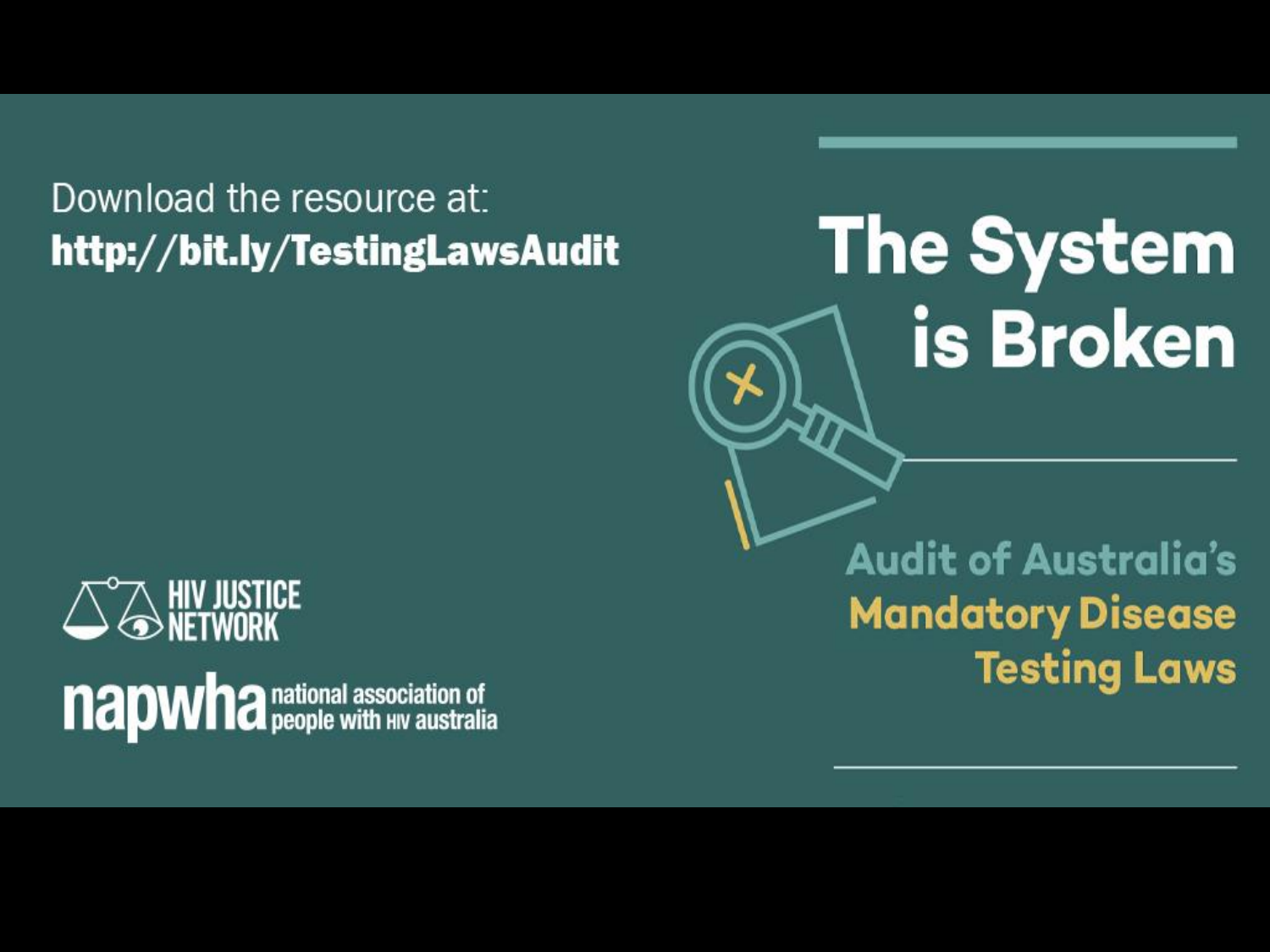#### What are the risks from occupational exposure?



\* Negligible to no possibility of transmission **&** decreasing as more people have low or uvl

**Emergency services personnel are not acquiring HIV through occupational exposure**

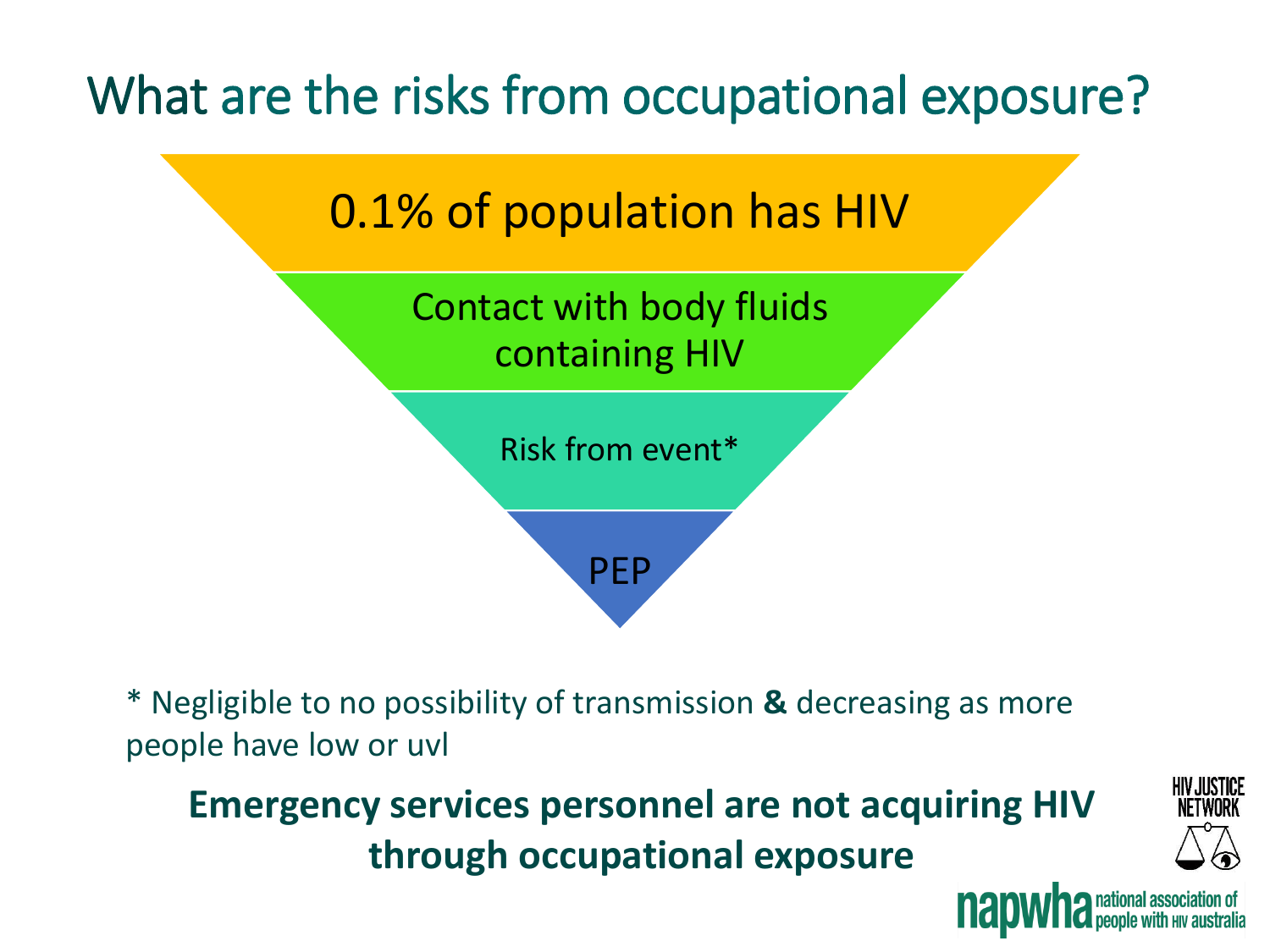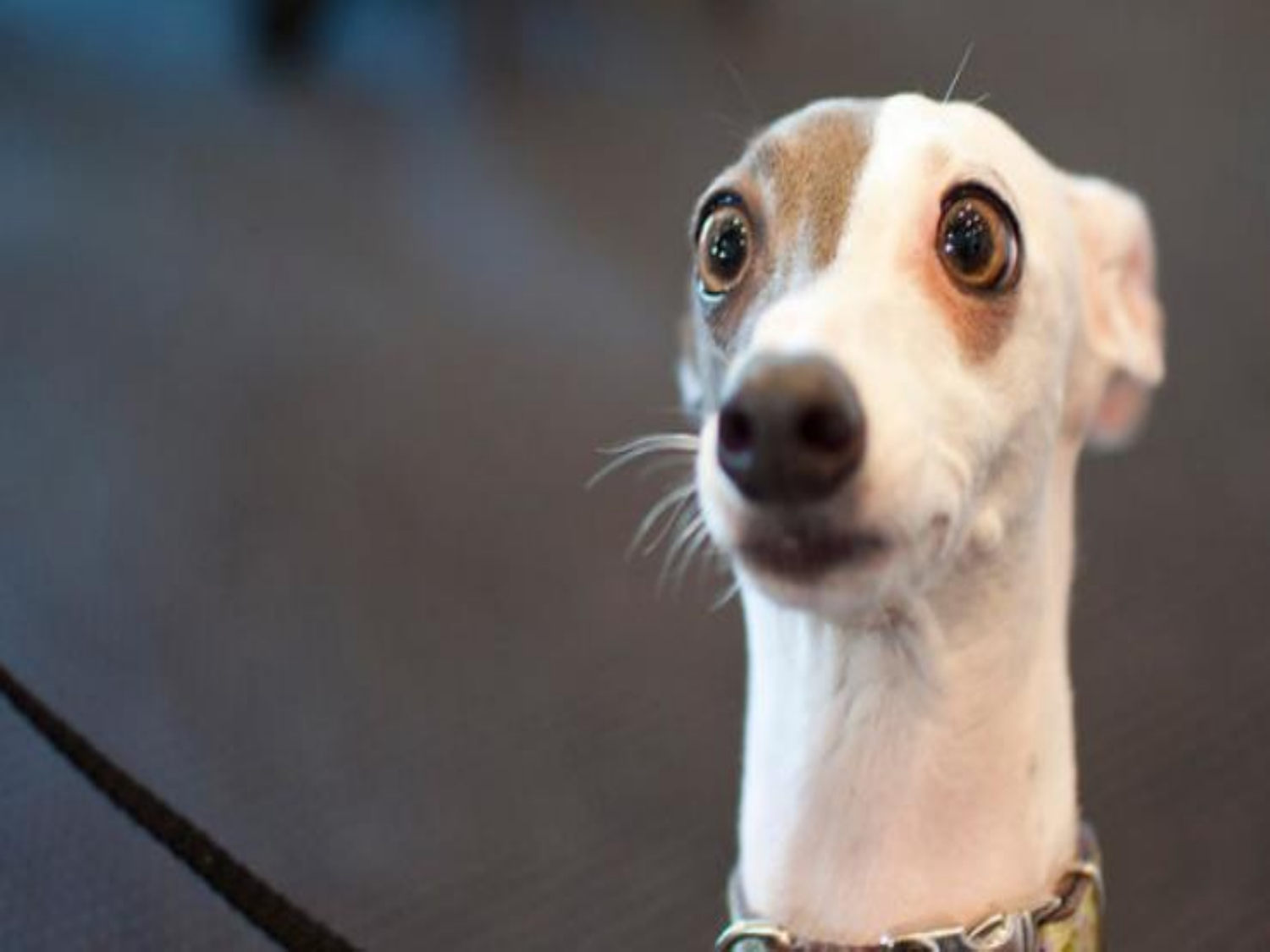ICV SALVICAS of HIV transmission cult of occupas a result of occupational exposure There have been no cases of HIV transmission to emergency services personnel since 2002

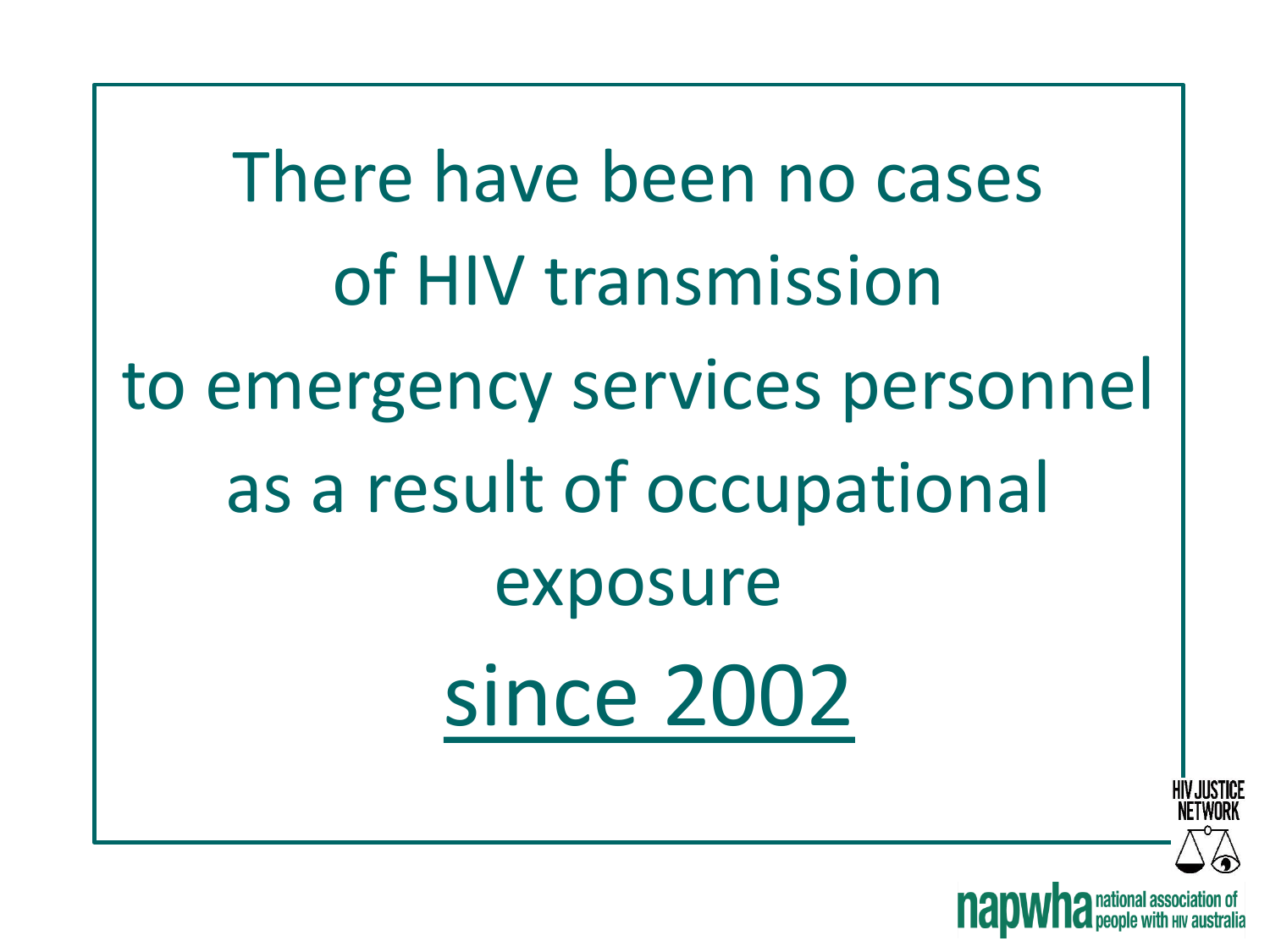#### Mandatory Disease Testing Laws in 5 States

| <b>State</b> | <b>Type of law</b>           | <b>Related to</b>                      | <b>Introduction</b> |
|--------------|------------------------------|----------------------------------------|---------------------|
| <b>Vic</b>   | <b>Public health</b>         | <b>Emergency services</b><br>personnel | 2010                |
| Qld          | Police administration        | Victims of assault - general           | 2000                |
| <b>SA</b>    | <b>Police administration</b> | <b>Emergency services</b><br>personnel | 2015                |
| <b>WA</b>    | Police administration        | <b>Police</b>                          | 2015                |
| <b>NT</b>    | Police administration        | Police                                 | 2016                |
|              |                              |                                        | <b>HIV JUS</b>      |



**a** national association of<br>**a** people with  $H_N$  australia

**nap**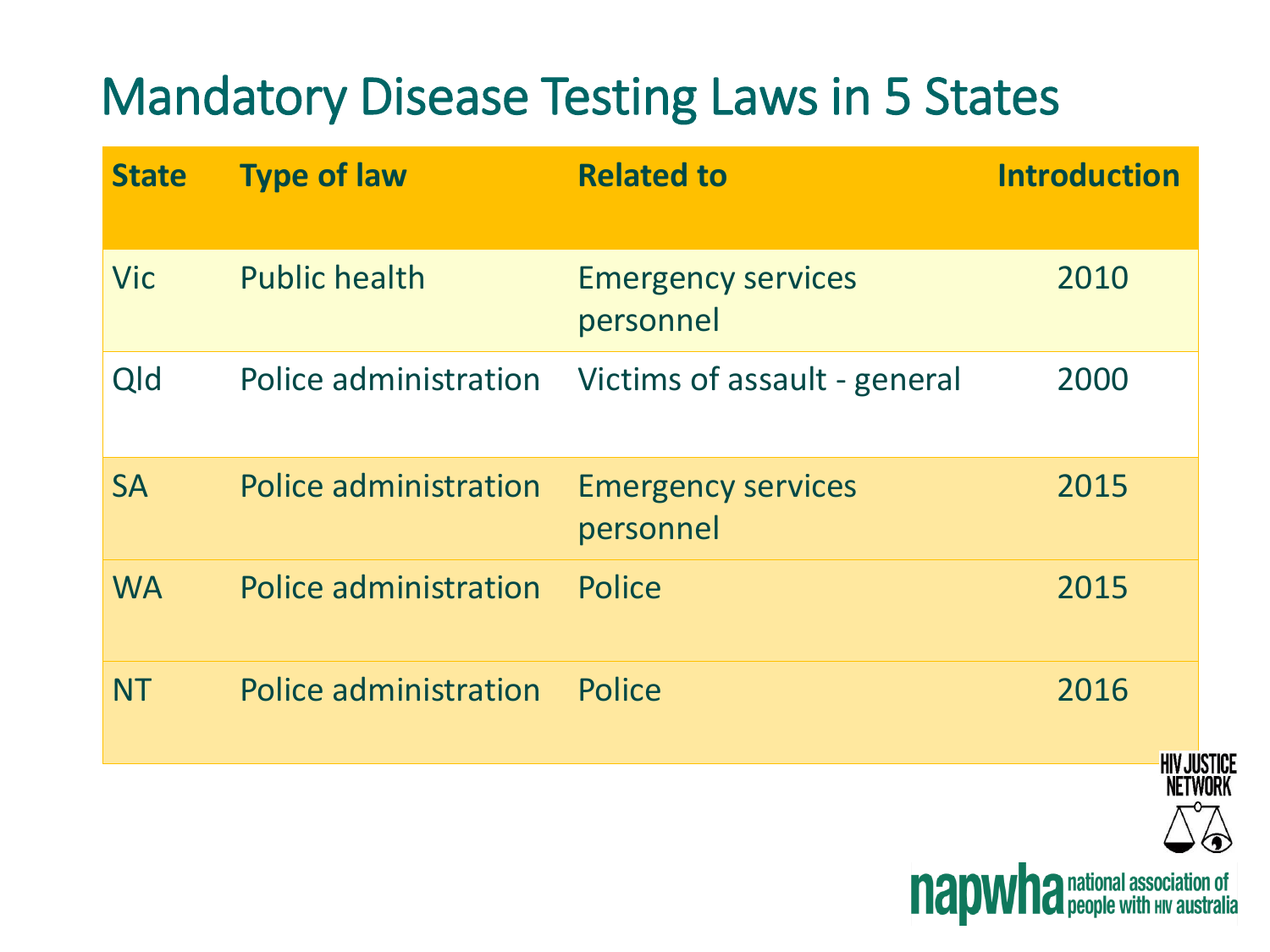#### **Laws:**

- Low threshold for testing, e.g. suspects transfer, likely came in contact
- Bodily fluids include saliva (NT, Qld, WA)
- Decision making by non-experts

|                    | For all people (unless<br>otherwise stated) | A protected person (child or<br>lacking capacity to consent) | If use of force<br>required |
|--------------------|---------------------------------------------|--------------------------------------------------------------|-----------------------------|
| Northern Territory | <b>Police</b>                               | Magistrate                                                   |                             |
| Queensland         | Magistrate                                  |                                                              |                             |
| South Australia    | <b>Police</b>                               |                                                              | Magistrate                  |
| Victoria           | <b>Chief Health Officer</b>                 | Aagistrate                                                   | Magistrate                  |
| Western Australia  | <b>Police</b>                               | Magistrate                                                   |                             |

➢In WA, affected police officer can overrule the specialist physician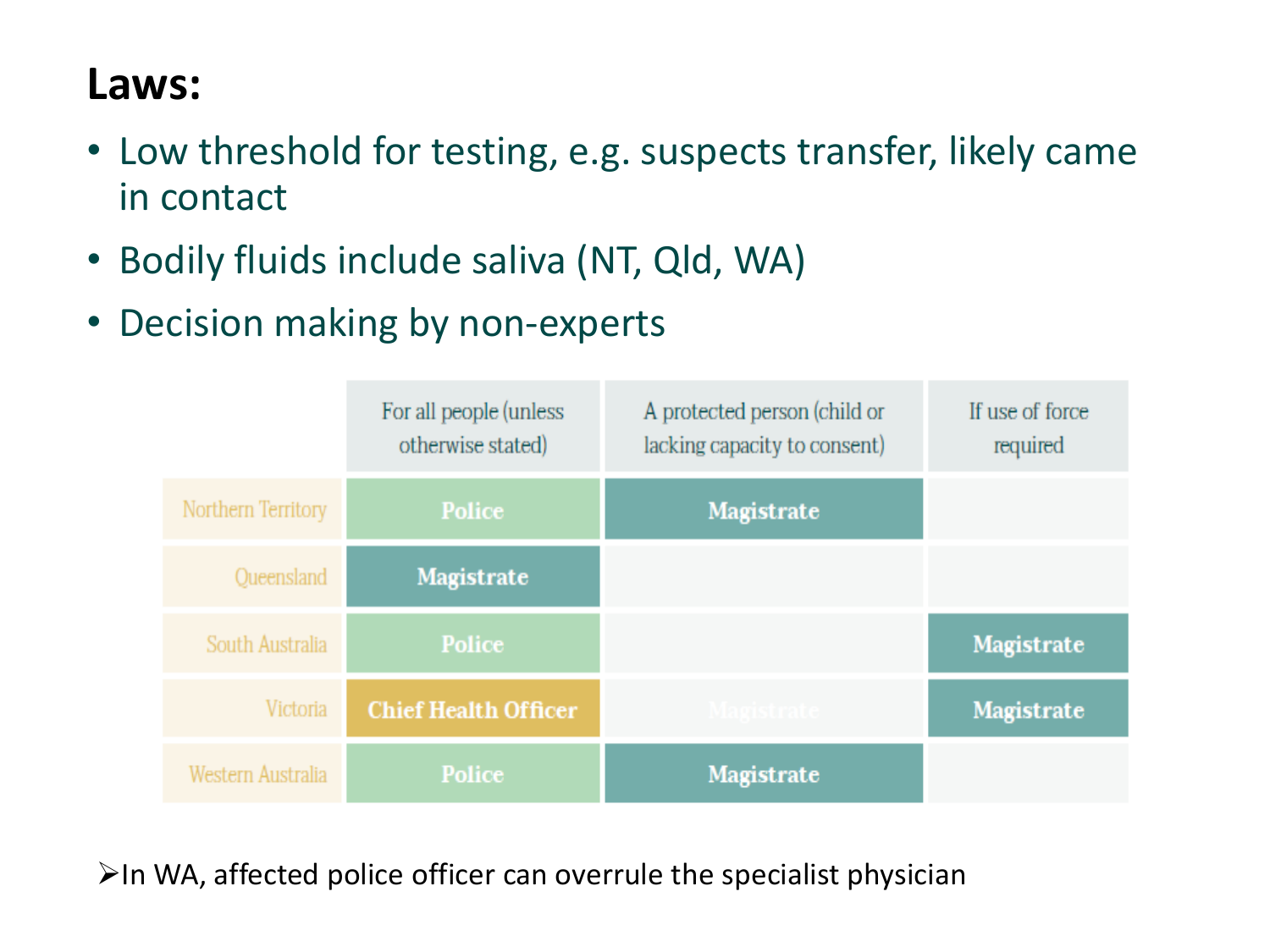#### NT, SA & WA Most people -tests approved by senior police

- Lack procedural fairness
- Detention isn't time restricted
- Use of force is allowed
- Hefty criminal penalties
- ➢ Threats of use may be leveraged to coerce compliance

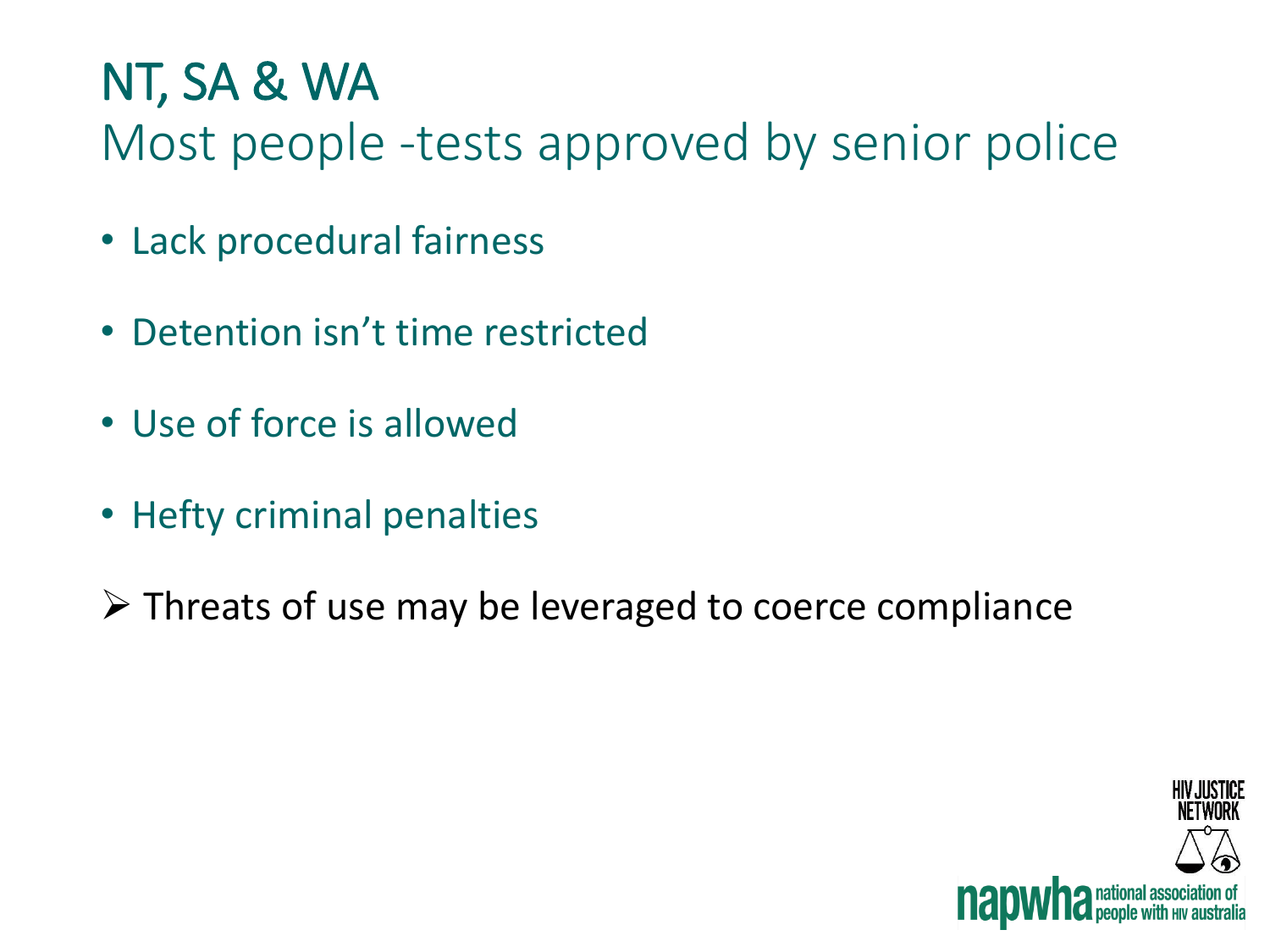### How many times have the laws been used?

| <b>Number of mandatory HIV tests</b> |                                  |                              |                                                                                     |  |  |  |
|--------------------------------------|----------------------------------|------------------------------|-------------------------------------------------------------------------------------|--|--|--|
| <b>Jurisdiction</b>                  | <b>Number of times laws used</b> | <b>Time period</b>           | <b>Source of data</b>                                                               |  |  |  |
| Northern Territory                   | Not known                        | $2016 - 2018$                | Police computer system<br>unable to extract data                                    |  |  |  |
| Queensland                           | Not known                        | $2016 - 2018$                | Police computer system<br>unable to extract data                                    |  |  |  |
| South Australia                      | 7                                | Feb 2017 - May 2018          | Ombudsmans' audit                                                                   |  |  |  |
| Victoria                             | $\overline{0}$                   | July 2014 – June 2018        | Department of Health and<br>Welfare Annual Report                                   |  |  |  |
| Western Australia                    | 387 requests<br>(377 approvals)  | Jan $2015 - mid Dec$<br>2018 | WA Police Commissioner<br>/ WA Police Force Health,<br>Welfare and Safety Unit<br>ш |  |  |  |



**nap**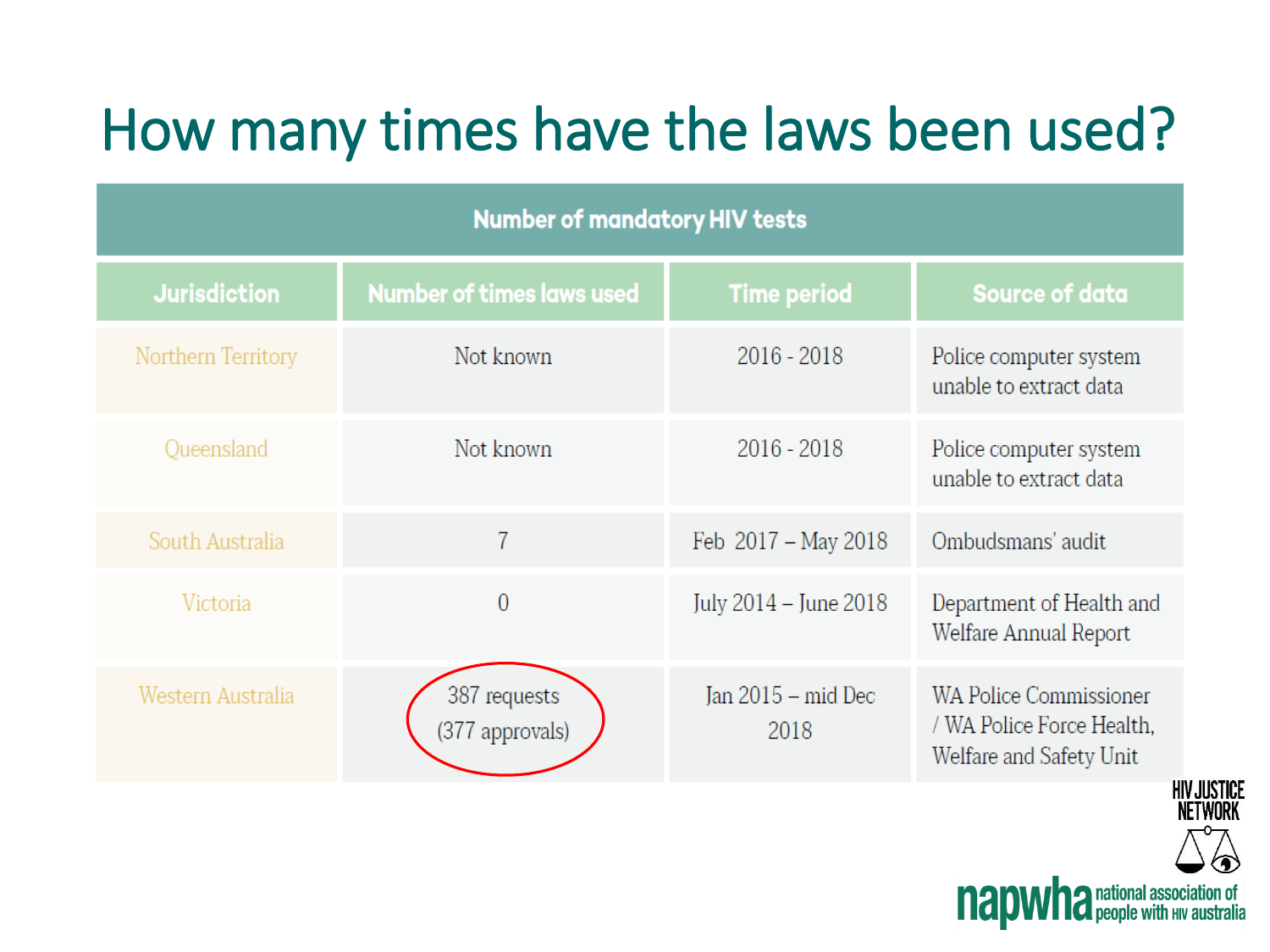#### Systematic issues

Laws, guidelines and procedures don't always align Poor systems preclude monitoring and analysis Lack of interface between police and health



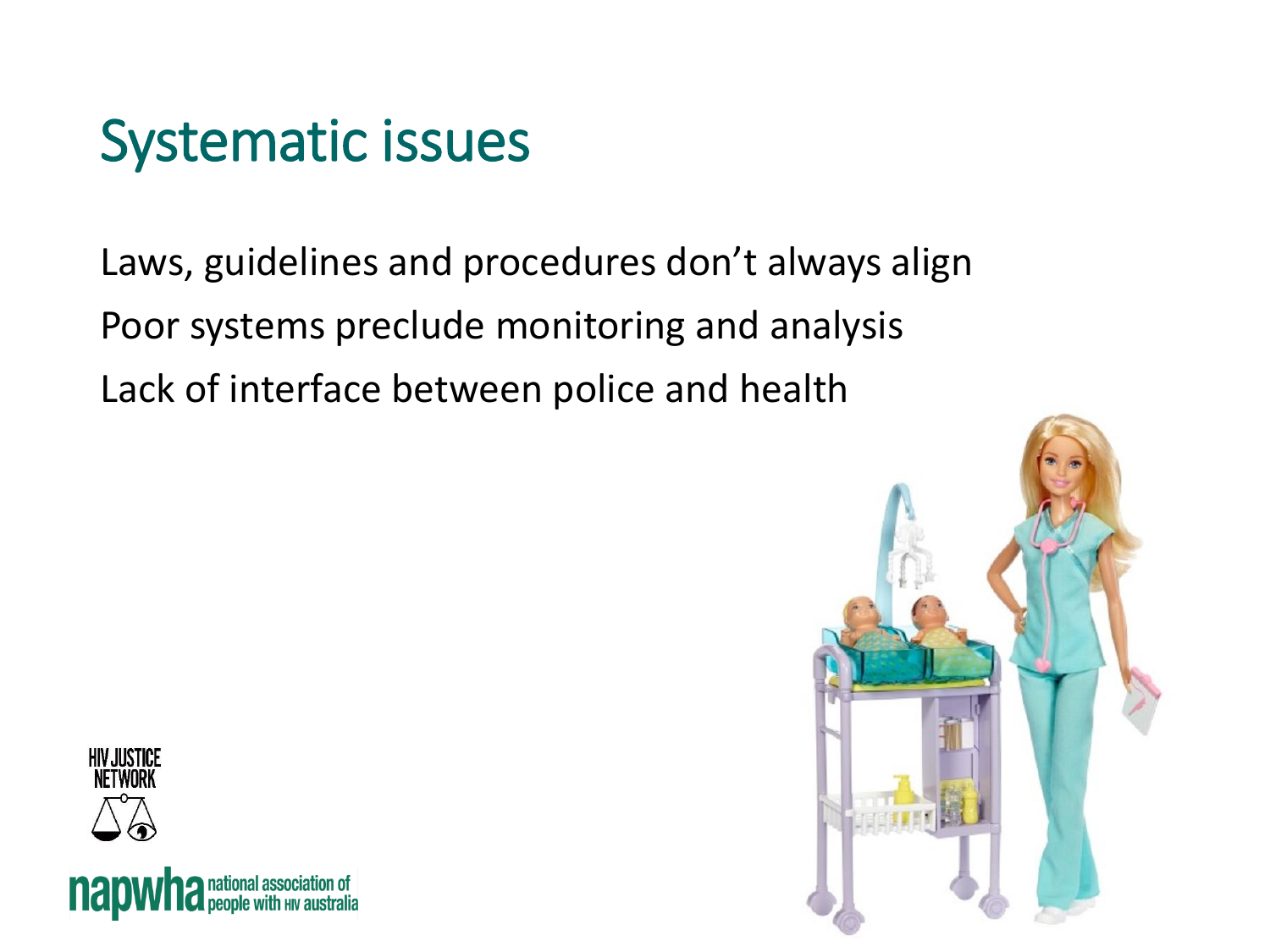#### How does it work in the clinic?

Clinicians - Would not agree to test a person who refuses to consent, particularly where use of force is involved:

- may not be possible or safe for patient
- may not be possible or safe for healthcare practitioner
- may not be for the benefit of the patient
- goes against ethical codes of medical practice

Concern:

 $\circ$  that by time of testing, coercion may not be transparent

 $\circ$  about how doctors reach patients to given results

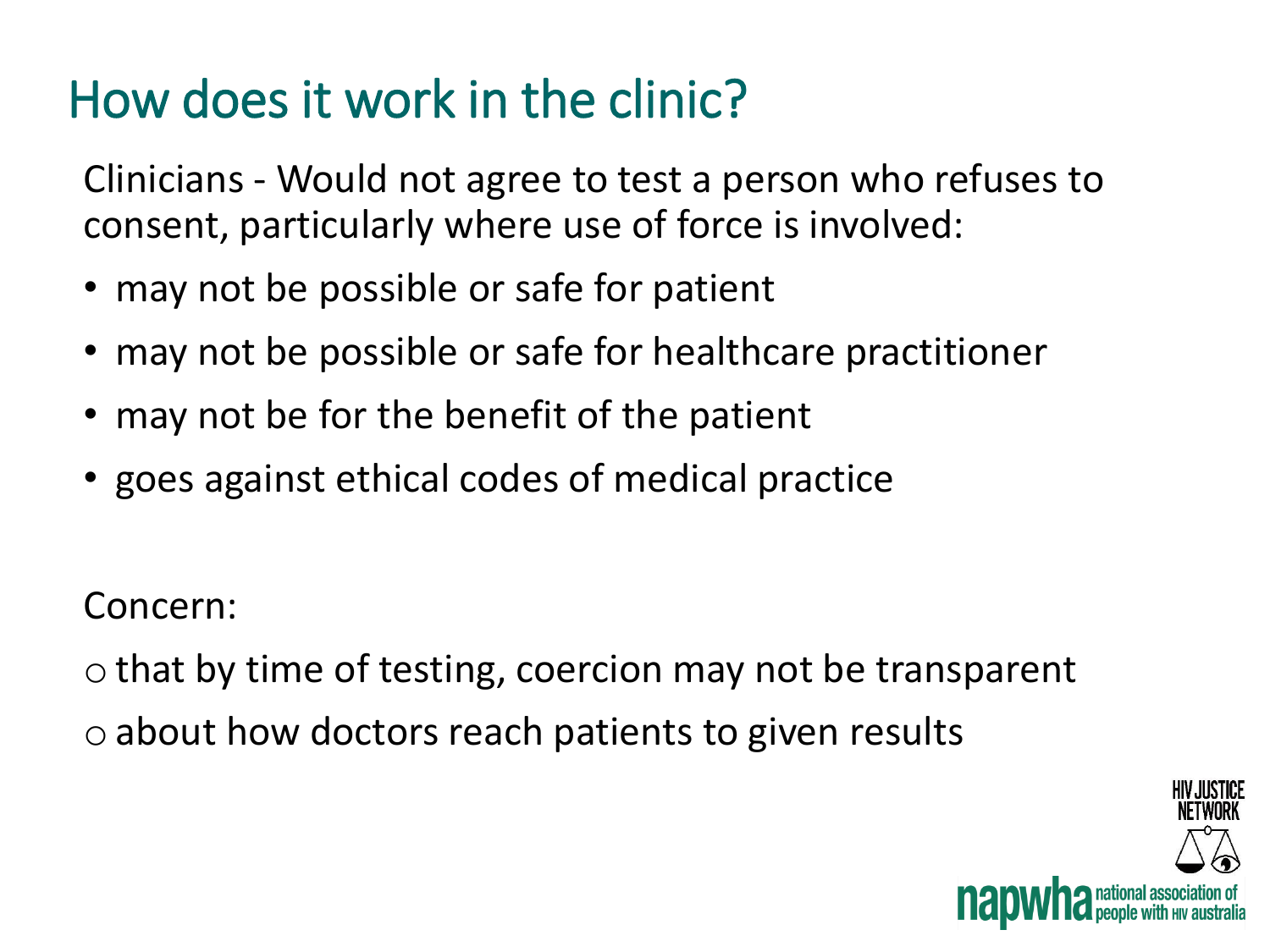#### **Audit Results**

| Who ordered that tests be undertaken?                                             | Don't know |
|-----------------------------------------------------------------------------------|------------|
| What means of exposure is alleged to have occurred?                               | Don't know |
| What proportion of those tested are Aboriginal or Torres Strait<br>Islander?      | Don't know |
| How many times has mandatory testing of an accused revealed a<br>positive result? | Don't know |

Has there been a case of HIV transmission from an occupational exposure? Don't know, except ….

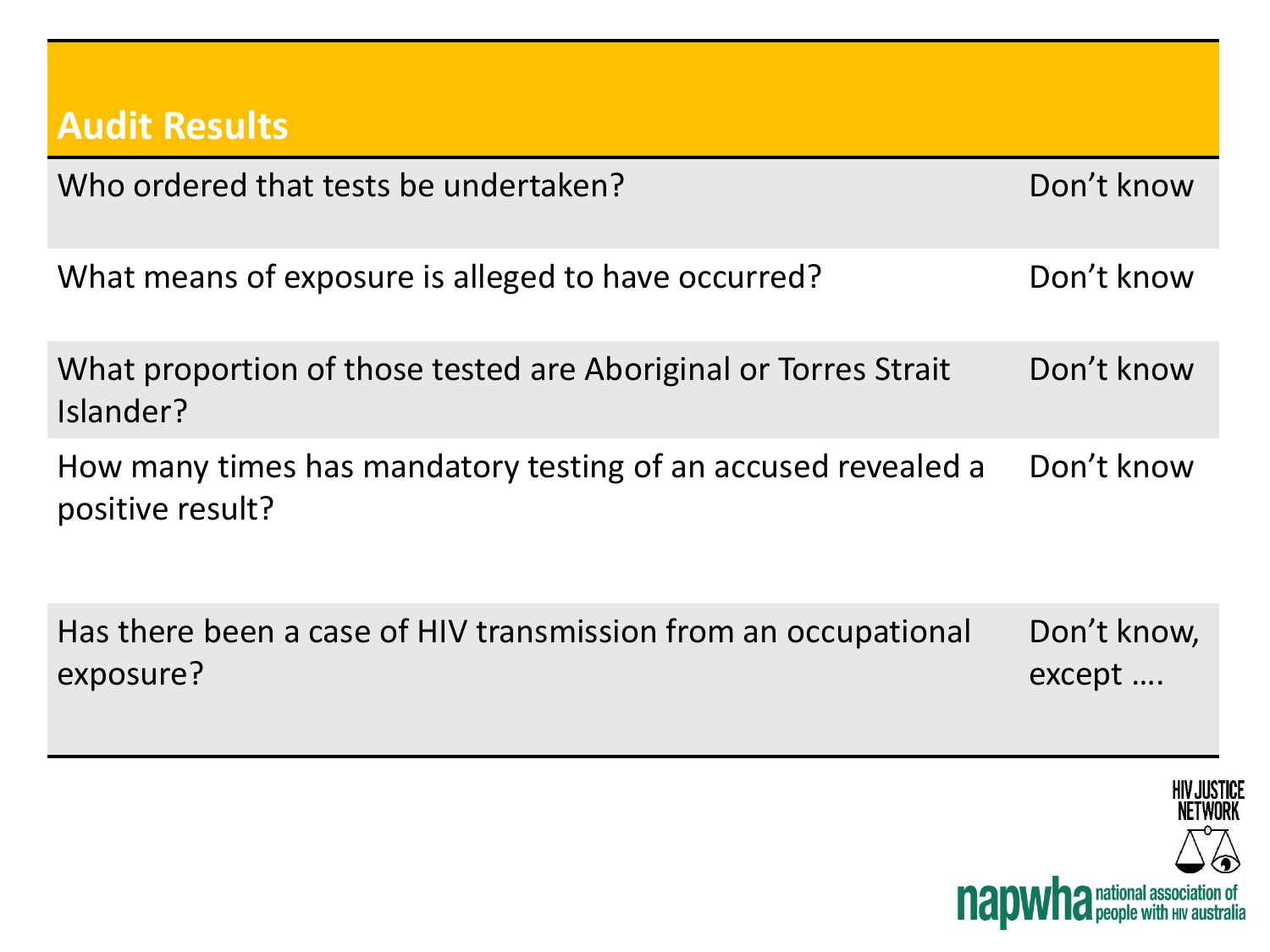### NAPWHA & HJN recommend:

- 1. Repeal the laws
- 2. Review current systems
- 3. All orders go before judge, with recommendation by medical specialist
- 4. Consent (or absence) & means of gaining consent recorded & communicated to staff
- 5. Robust monitoring with results published annually
- 6. Restriction to real risk of transmission of specific infection
- 7. Review of clinical and other support procedures to ensure effective treatment
- 8. Scaling up education targeting emergency services workers' orgs and media regarding current science on HIV risk and treatments